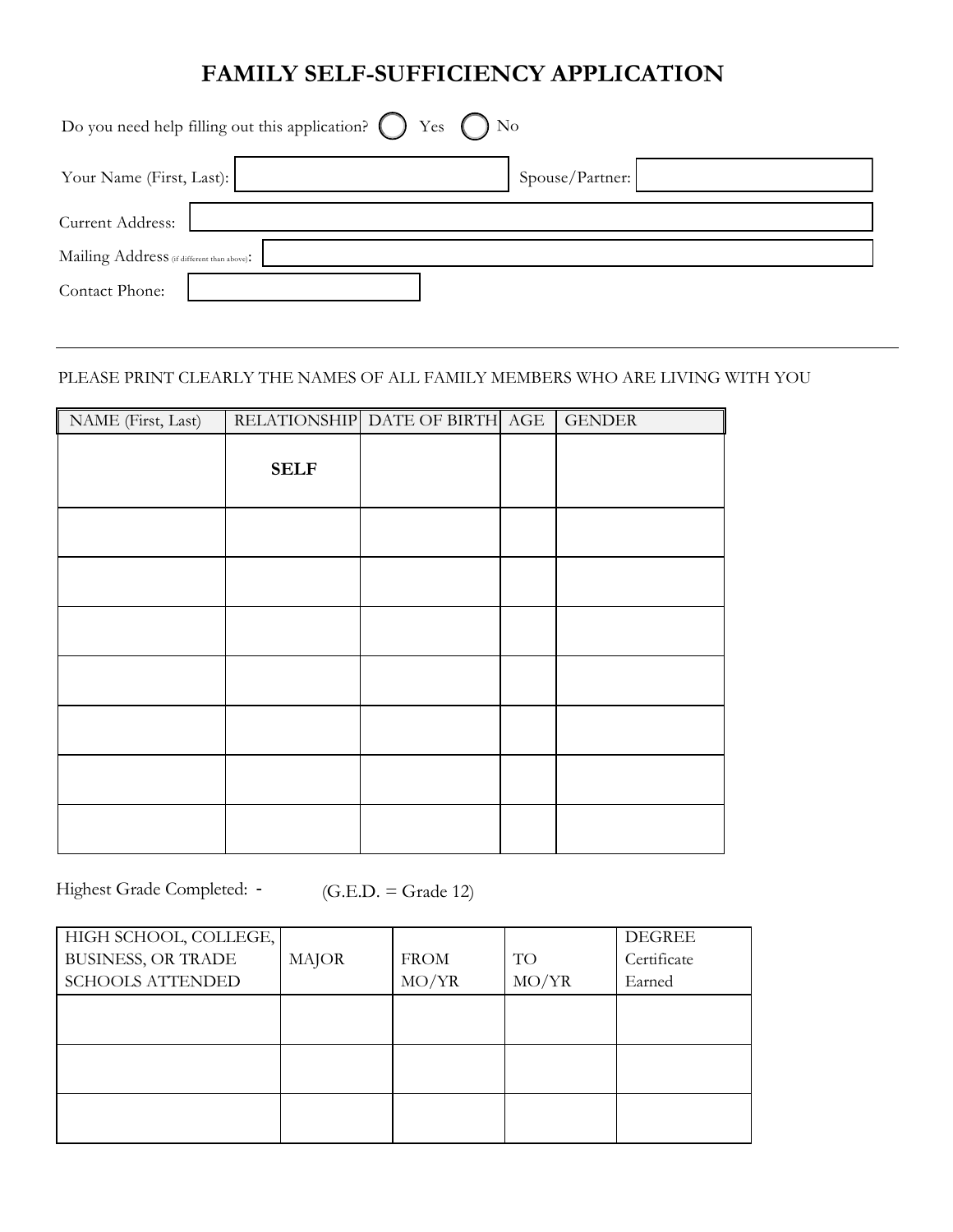| List any school courses or training, licenses, or certifications:                                                                                                                                                                     |  |  |
|---------------------------------------------------------------------------------------------------------------------------------------------------------------------------------------------------------------------------------------|--|--|
|                                                                                                                                                                                                                                       |  |  |
|                                                                                                                                                                                                                                       |  |  |
| Present Employer or Job (if any):                                                                                                                                                                                                     |  |  |
| Employer's Address:<br>Employer' Phone:                                                                                                                                                                                               |  |  |
| Take Home Pay per week:<br>How long at current job:<br>Take Home Pay per month :                                                                                                                                                      |  |  |
| What do you do at this job?                                                                                                                                                                                                           |  |  |
| Spouse/Partner's Employer:                                                                                                                                                                                                            |  |  |
| Employer' Phone: [<br><u> 1980 - Johann Barbara, martxa alemaniar a</u><br>Employer's Address: L                                                                                                                                      |  |  |
| Home Pay per week:<br>How long at current job?<br>Take Home Pay per month :                                                                                                                                                           |  |  |
| What does he/she do at this job?                                                                                                                                                                                                      |  |  |
| Yes<br>Do you have specific employment goals? If yes, please explain. (<br>No<br>(Examples: "I want to become a long-haul truck driver" or "I want to complete school and training to become a Registered Nurse.")                    |  |  |
|                                                                                                                                                                                                                                       |  |  |
| Please explain.<br>Do you have specific education goals?<br>Yes<br>$\rm No$                                                                                                                                                           |  |  |
| (Example: "Computer Programming classes. I want to get a degree in this field." or "No, I don' know what I want to do.")                                                                                                              |  |  |
| What are the problems you think you face in working towards your goals?<br>(Examples: "I am a single mother with two children. I can't afford child care and transportation." OR "I have never worked; I quit school in 10th grade.") |  |  |
|                                                                                                                                                                                                                                       |  |  |
| Are you currently working with a Case Manager?<br>Yes<br>N <sub>o</sub>                                                                                                                                                               |  |  |
| Name of Case Manager:                                                                                                                                                                                                                 |  |  |
| What agency is the Case Manager with? (AFS, CSD, SSD, Clackamas Women's Services)                                                                                                                                                     |  |  |
|                                                                                                                                                                                                                                       |  |  |